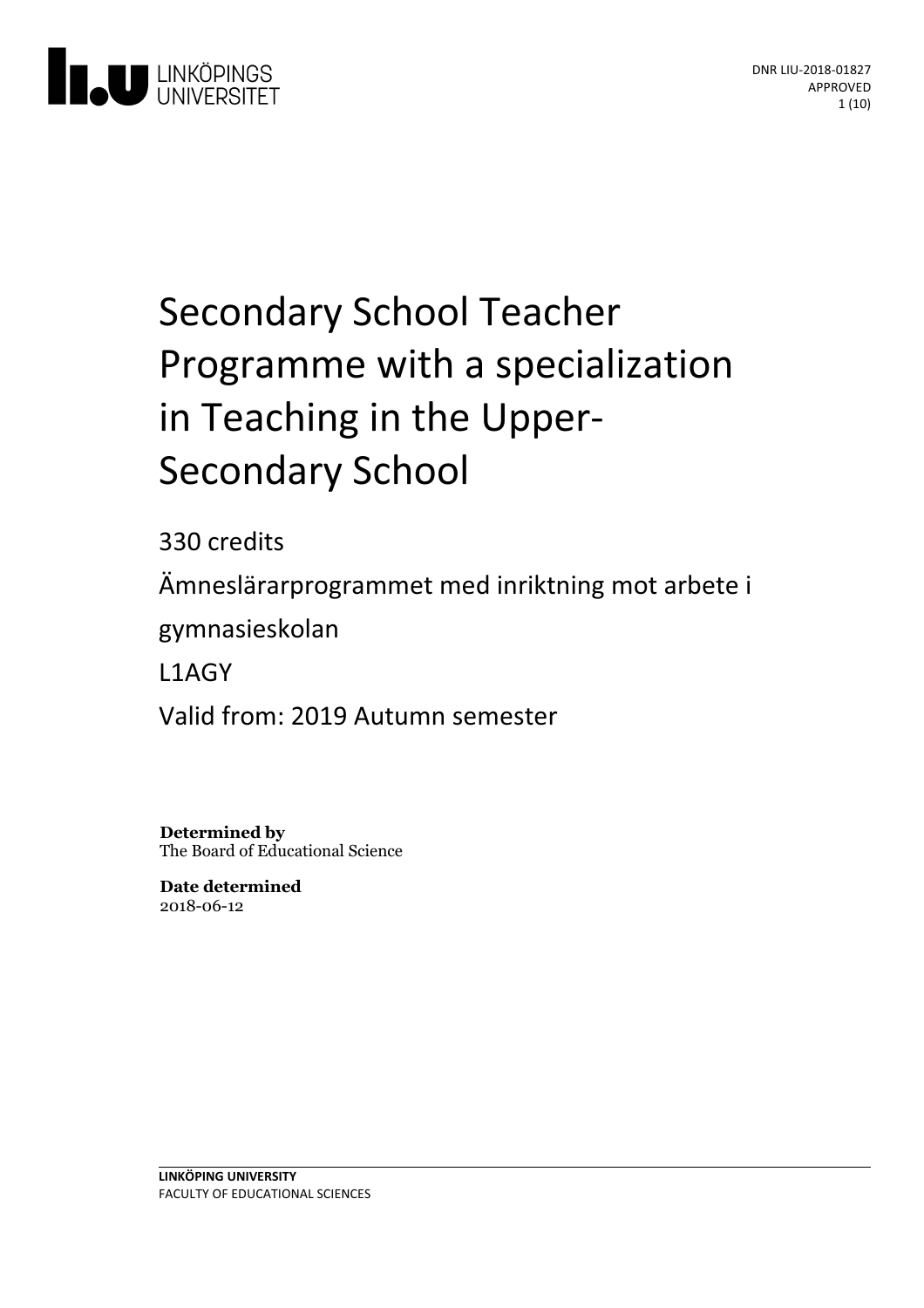# Entry requirements

# Degree in Swedish

Ämneslärarexamen med inriktning mot arbete i gymnasieskolan

# Degree in English

Degree of Master of Arts in Upper Secondary Education Degree of Master of Science in Upper Secondary Education

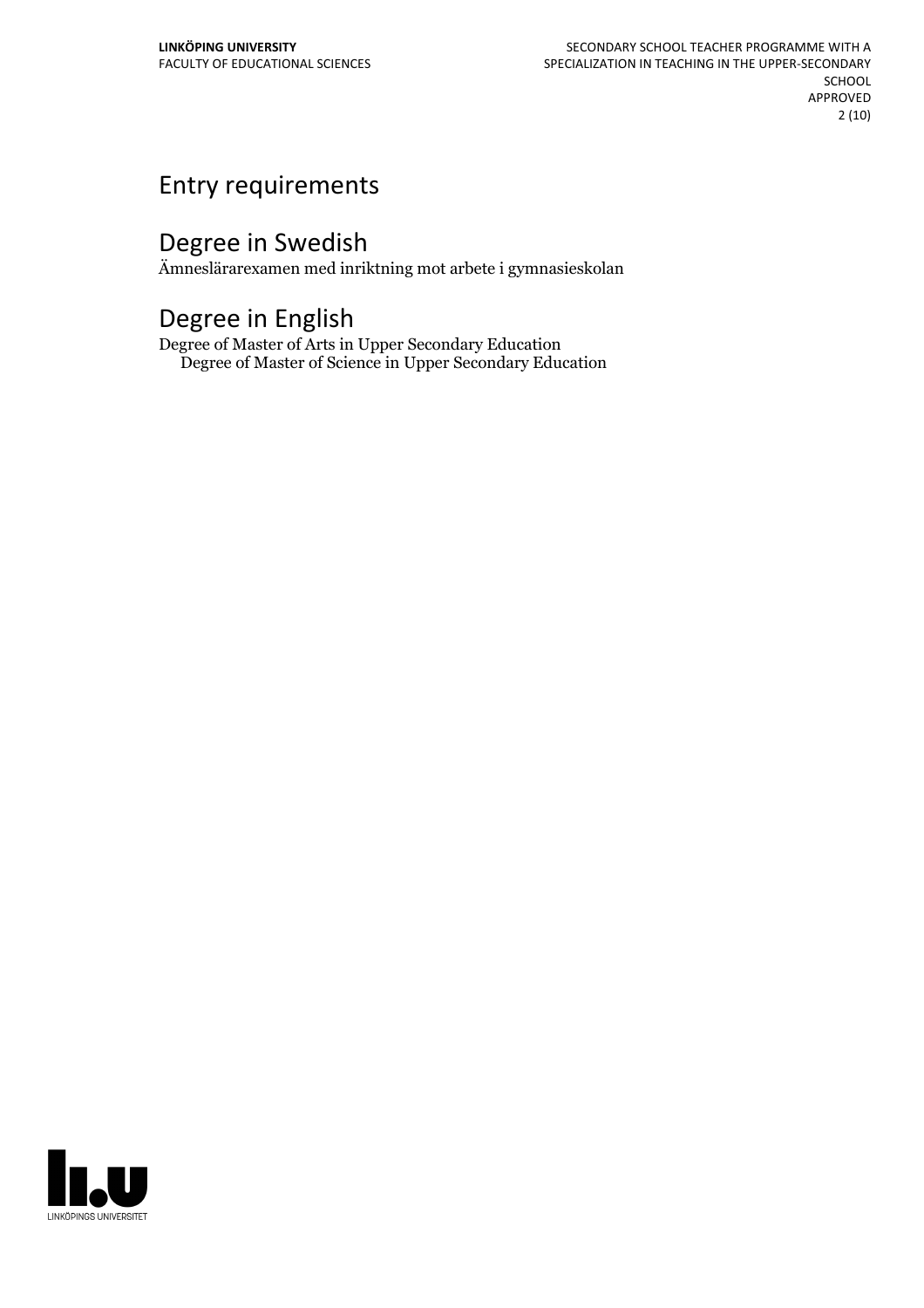# **Curriculum**

#### **Semester 1 (Autumn 2019)**

#### **Course code Course name Credits Level Weeks ECV** 975G01 Educational Sciences 1, Didactics 5 G1X 201936 v201934-975G07 Educational Sciences 2, Development and Learning 8.5 G1X  $\frac{61}{201943}$  $v201937 - C$ 975GV7 Educational Sciences, Teaching Practice 1.5 G1X 201943 v201937-975G03 Educational Sciences 3, Knowledge Assessment 7.5 G1X 201948  $v201944 - C$ 975G04 Educational Sciences 4, History of Education, Societal role and values 7.5 G1X v201949- 202003

*Specialisation: Subjcet: History*

#### **Semester 2 (Spring 2020)**

#### *Specialisation: Subjcet: History*

| Course<br>code | <b>Course name</b>            | Credits | Level            | Weeks              | ECV |
|----------------|-------------------------------|---------|------------------|--------------------|-----|
|                | 91HI13 History (1-30 Credits) | 30      | G <sub>1</sub> X | v202004-<br>202023 |     |

### **Semester 3 (Autumn 2020)**

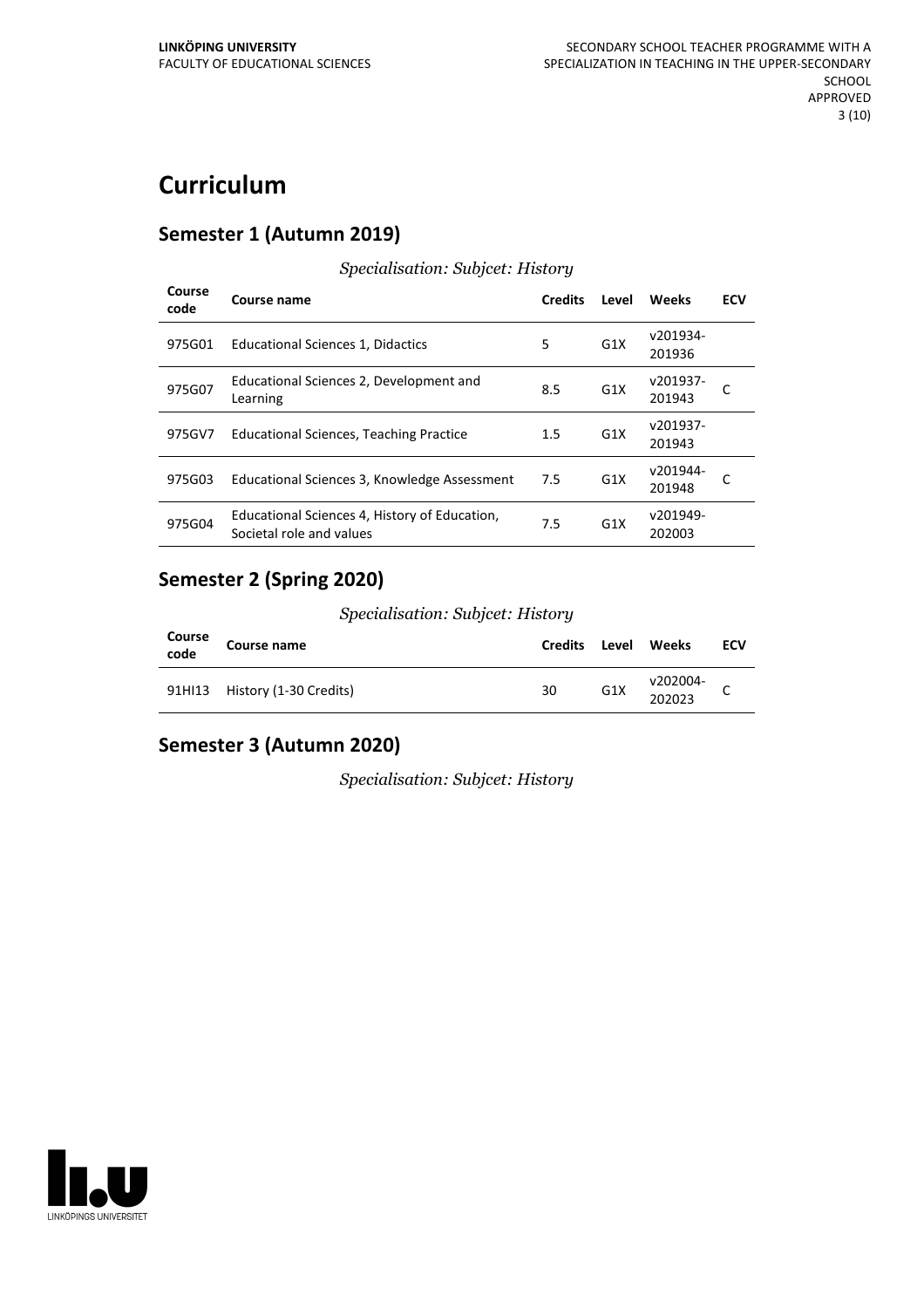#### **LINKÖPING UNIVERSITY** FACULTY OF EDUCATIONAL SCIENCES

| Course<br>code | Course name                                             | <b>Credits</b> | Level | <b>Weeks</b>       | <b>ECV</b> |
|----------------|---------------------------------------------------------|----------------|-------|--------------------|------------|
| 91MA12         | <b>Mathematics: Geometry</b>                            | 5              | G1X   | v202034-<br>202037 | E          |
| 92MA12         | <b>Mathematics: Geometry</b>                            | 5              | G1X   | v202034-<br>202037 | E          |
| 92FS11         | Philosophy (1-15 cr)                                    | 15             | G1X   | v202034-<br>202043 |            |
| 92RE13         | Religious Studies (1-15 Cr)                             | 15             | G1X   | v202034-<br>202043 |            |
| 92SA11         | Swedish as a second language (1-15 cr)                  | 15             | G1X   | v202034-<br>202043 | E          |
| 92GE01         | Geography (1-30 cr)                                     | 30             | G1X   | v202034-<br>202103 | E          |
| 92HI33         | History (31-52,5 cr)                                    | 22.5           | G1X   | v202034-<br>202103 | E          |
| 92MAV1         | Mathematics: Teaching practice (17-18 cr)               | 1.5            | G1X   | v202034-<br>202103 | E          |
| 92MA13         | Mathematics: Foundation Course in<br><b>Mathematics</b> | 6              | G1X   | v202036-<br>202044 | E          |
| 92MA16         | <b>Mathematics: Mathematics Education 1</b>             | 5.5            | G1X   | v202036-<br>202103 | E          |
| 92HIV3         | Teaching Practice (53-60 cr)                            | 7.5            | G1X   | v202039-<br>202043 | E          |
| 92FS21         | Philosophy (16-30 cr)                                   | 15             | G1X   | v202044-<br>202103 |            |
| 92RE23         | Religious Studies (16-30 Cr)                            | 15             | G1X   | v202044-<br>202103 |            |
| 92SA21         | Swedish as a second language (16-30 cr)                 | 15             | G1X   | v202044-<br>202103 | E          |
| 92MA14         | Mathematics: One Variable Calculus 1                    | 6              | G1X   | v202045-<br>202103 | E          |
| 92MA15         | Mathematics: Linear Algebra                             | 6              | G1X   | v202045-<br>202103 | E          |

## **Semester 4 (Spring 2021)**

| Course | Course name |  | Credits Level Weeks | <b>ECV</b> |
|--------|-------------|--|---------------------|------------|
| code   |             |  |                     |            |

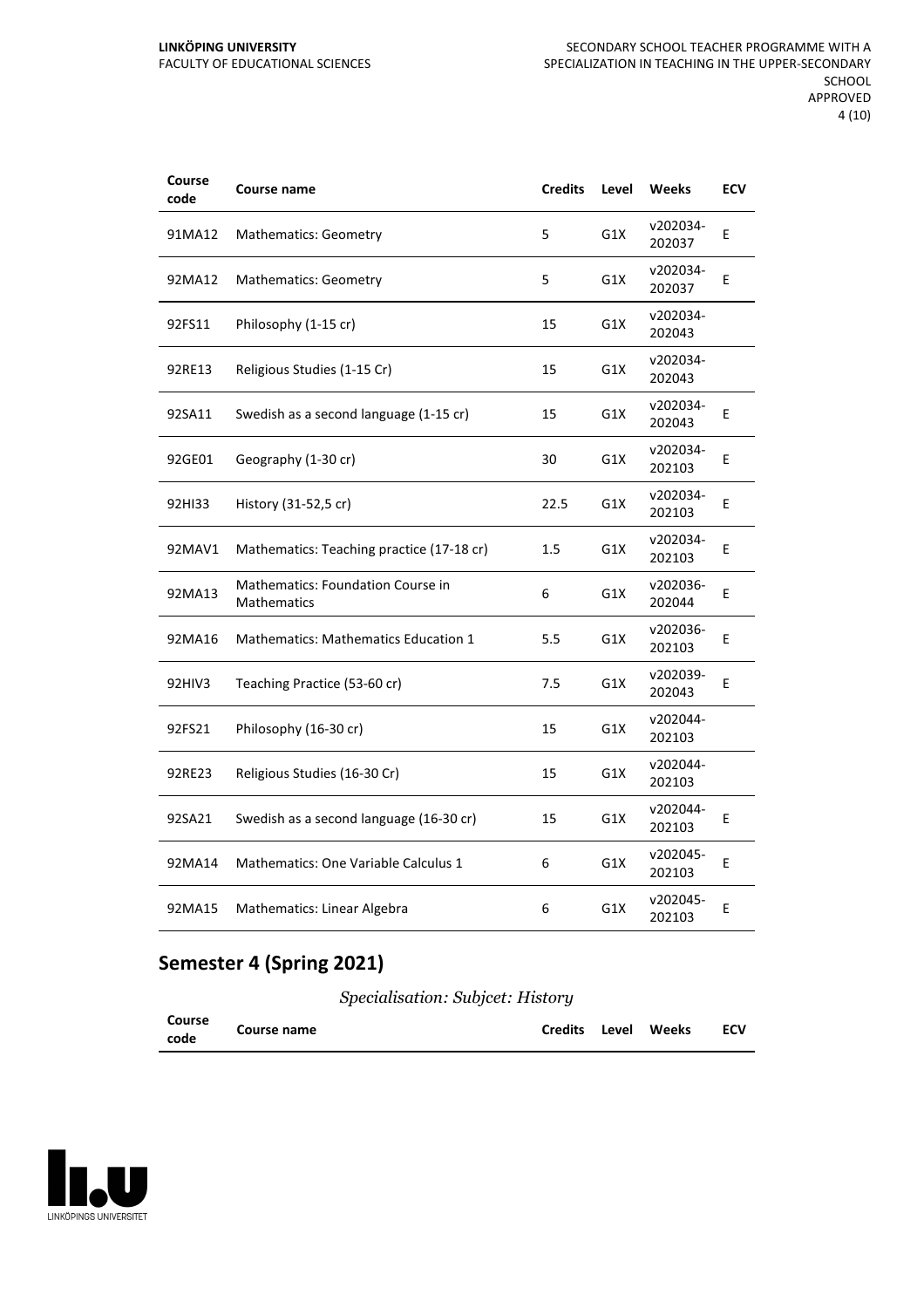| Course<br>code | <b>Course name</b>                                                         | <b>Credits</b> | Level            | Weeks              | ECV |
|----------------|----------------------------------------------------------------------------|----------------|------------------|--------------------|-----|
| 9GMA04         | Mathematics, Calculus in One Variable 2                                    | 6              | G1X              | v202103-<br>202112 | Ε   |
| 9GMA05         | <b>Mathematics: Statistics</b>                                             | 5              | G1X              | v202103-<br>202112 | Ε   |
| 92FS31         | Philosophy (31-37,5 cr)                                                    | 7.5            | G1X              | v202104-<br>202108 | E   |
| 92SA31         | Swedish as a second language (31-45 cr)                                    | 15             | G1X              | v202104-<br>202113 | E   |
| 92RE43         | Religiuos Studies (46-60 Credits)                                          | 15             | G1X              | v202104-<br>202115 | Ε   |
| 92EN11         | English (1-27,5 cr)                                                        | 27.5           | G1X              | v202104-<br>202123 | E   |
| 92GE33         | Geography (31-52,5 cr)                                                     | 22.5           | G1X              | v202104-<br>202123 | Ε   |
| 92MA32         | Mathematics: Programming with a<br>Mathematical and Didactical Perspective | 6              | G1X              | v202104-<br>202123 | Ε   |
| 92MA33         | <b>Mathematics Mathematics Education 2</b>                                 | 5              | G1X              | v202104-<br>202123 | E   |
| 92SH13         | Social Science (1-30 Credits)                                              | 30             | G <sub>2</sub> X | v202104-<br>202123 | E   |
| 92SV13         | Swedish (1-30 cr)                                                          | 30             | G1X              | v202104-<br>202123 | E   |
| 92FSV3         | Philosophy: Teaching Practice (38-45 cr)                                   | 7.5            | G1X              | v202109-<br>202113 | Ε   |
| 92GEV3         | Geography, Teaching Practice (52,5-60 cr)                                  | 7.5            | G1X              | v202109-<br>202113 | E   |
| 92E1V1         | <b>English, Teaching Practice</b>                                          | 2.5            | G1X              | v202111-<br>202112 | E   |
| 92REV3         | Religious Education: Teaching Practice (37,5-45<br>cr)                     | 7.5            | G1X              | v202113-<br>202118 | E   |
| 9GMA08         | Mathematics: Calculus in Several Variables                                 | 8              | G1X              | v202113-<br>202122 | E   |
| 92FS41         | Philosophy (46-60 cr)                                                      | 15             | G1X              | v202114-<br>202123 | E   |
| 92SA41         | Swedish as a second language (53-60 cr)                                    | 7.5            | G1X              | v202114-<br>202123 | Ε   |
| 92SAV3         | Swedish as a Second Language: Teaching<br>Practice (46-52,5 cr)            | 7.5            | G1X              | v202114-<br>202123 | E   |

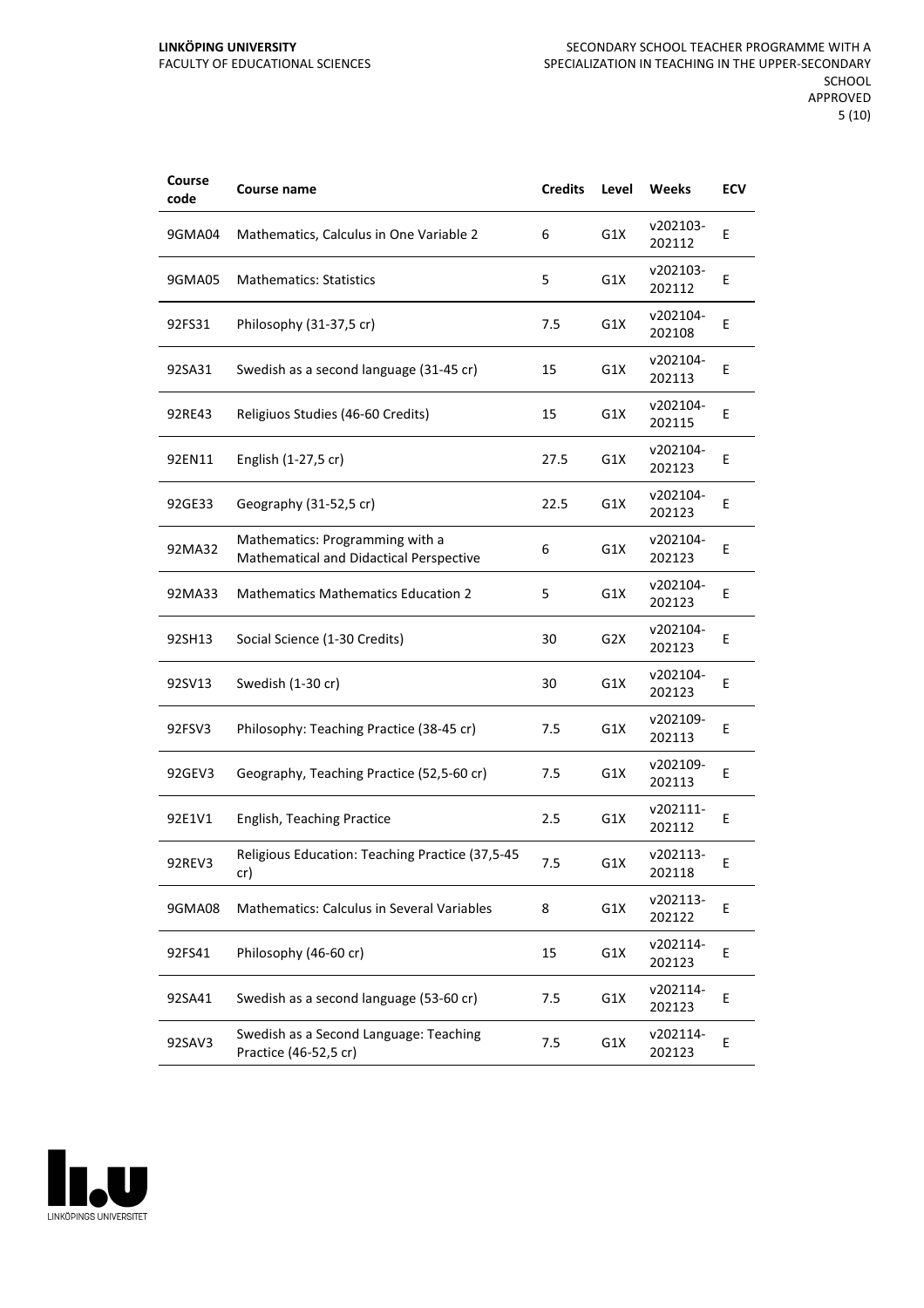| Course<br>code | Course name                         | <b>Credits</b> | Level            | <b>Weeks</b>       | ECV |
|----------------|-------------------------------------|----------------|------------------|--------------------|-----|
| 92RE33         | Religious Studies (31-37,5 Credits) | 7.5            | G <sub>1</sub> X | v202119-<br>202123 |     |

## **Semester 5 (Autumn 2021)**

| Course<br>code | Course name                                   | <b>Credits</b> | Level            | Weeks              | <b>ECV</b> |
|----------------|-----------------------------------------------|----------------|------------------|--------------------|------------|
| 93EN31         | English (31-55 cr)                            | 25             | G2X              | v202134-<br>202203 | E          |
| 93HI33         | History (31-52,5 Cr)                          | 22.5           | G1X              | v202134-<br>202203 | E          |
| 93SH33         | Social Science (31-52,5 cr)                   | 22.5           | G <sub>2</sub> X | v202134-<br>202203 | E          |
| 93SV33         | Swedish (31-52,5 cr)                          | 22.5           | G2X              | v202134-<br>202203 | E          |
| 93ENV3         | English: Teaching Practice (56-58 cr)         | 3              | G <sub>2</sub> X | v202139-<br>202140 | E          |
| 93HIV3         | History: Teaching Practice (53-60 cr)         | 7.5            | G <sub>2</sub> X | v202139-<br>202143 | E          |
| 93SVV3         | Swedish: Teaching Practice (53-60 cr)         | 7.5            | G <sub>2</sub> X | v202143-<br>202148 | E          |
| 93ENV4         | English: Teaching practice (59-60 cr)         | 2              | G2X              | v202145-<br>202145 | E          |
| 93SHV3         | Social Science, Teaching Practice, (53-60 hp) | 7.5            | G <sub>2</sub> X | v202145-<br>202149 | E          |

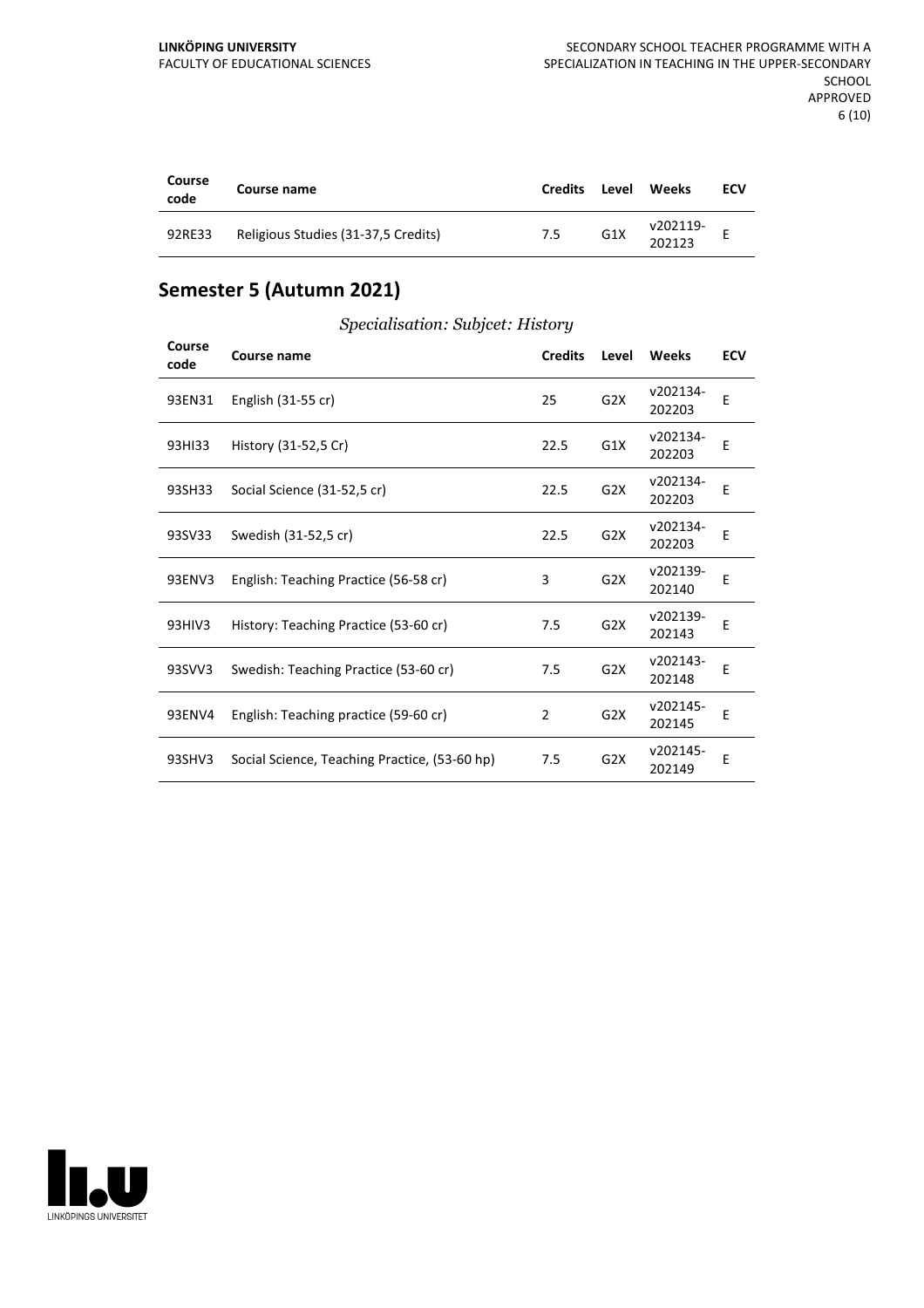## **Semester 6 (Spring 2022)**

| Course<br>code | <b>Course name</b>                                        | <b>Credits</b> | Level            | Weeks              | <b>ECV</b> |
|----------------|-----------------------------------------------------------|----------------|------------------|--------------------|------------|
| 93MA52         | <b>Mathematics: Mathematics Education 3</b>               | 8              | G <sub>2</sub> X | v202204-<br>202209 | Ε          |
| 93EN51         | English (61-90 cr)                                        | 30             | G2X              | v202204-<br>202223 | E          |
| 93HI53         | History (61-90 Cr)                                        | 30             | G2X              | v202204-<br>202223 | E          |
| 93MA53         | <b>Mathematcs: Intriduction to Operations</b><br>Research | 4              | G2X              | v202204-<br>202223 | E          |
| 93MA54         | <b>Mathematics: Transform Theory</b>                      | 4              | G <sub>2</sub> X | v202204-<br>202223 | E          |
| 93MAV3         | Mathematics: Teaching Practice (69-74 cr)                 | 6              | G2X              | v202204-<br>202223 | E          |
| 93SH53         | Social Science (61-90 Credits)                            | 30             | G <sub>2</sub> X | v202204-<br>202223 | E          |
| 93SV51         | Swedish (61-90 cr)                                        | 30             | G <sub>2</sub> X | v202204-<br>202223 | E          |
| 9GMA10         | Mathematics (76-83 cr)                                    | 8              | G <sub>2</sub> X | v202213-<br>202222 | Ε          |

#### *Specialisation: Subjcet: History*

## **Semester 7 (Autumn 2022)**

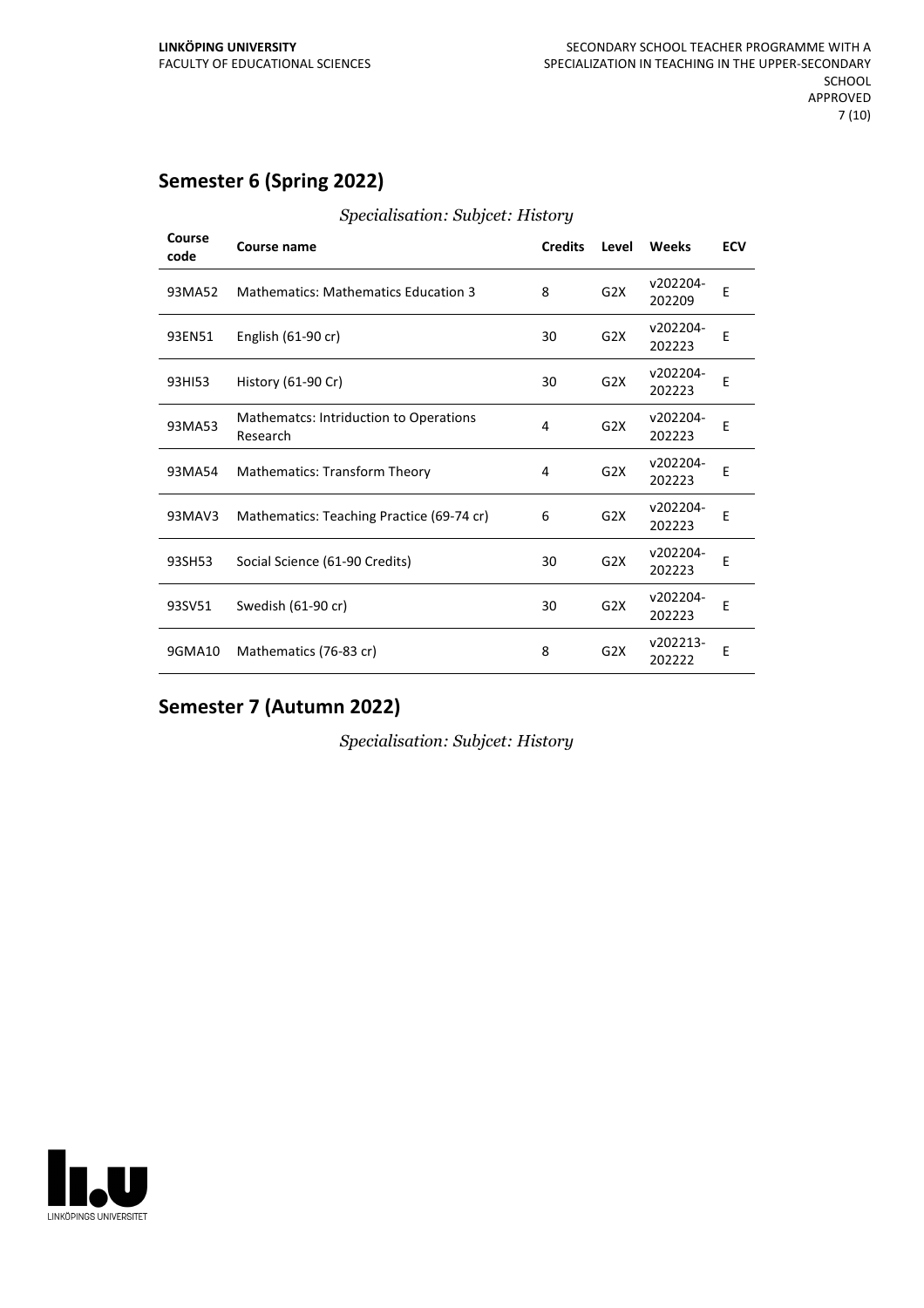| Course<br>code | Course name                                                          | <b>Credits</b> | Level            | <b>Weeks</b>       | <b>ECV</b> |
|----------------|----------------------------------------------------------------------|----------------|------------------|--------------------|------------|
| 93UK51         | Educational Sciences 5, Social Relations and<br>Teachers' Leadership | 7.5            | G2X              | v202234-<br>202238 | Е          |
| 93FS53         | Philosophy (61-75 cr)                                                | 15             | G <sub>2</sub> X | v202234-<br>202243 | E          |
| 93FS63         | Philosophy (61-71 credits)                                           | 15             | G2X              | v202234-<br>202243 | E          |
| 93RE53         | Religious Studies (61-75)                                            | 15             | G <sub>2</sub> X | v202234-<br>202243 | E          |
| 93GE53         | Geography (61-90 cr)                                                 | 30             | G <sub>2</sub> X | v202234-<br>202303 | Ε          |
| 93SA53         | Swedish as a second language (61-90 cr)                              | 30             | G2X              | v202234-<br>202303 | E          |
| 93UK82         | Educational Sciences, Theory of science and<br>research methods      | 7.5            | G2X              | v202239-<br>202243 | E          |
| 93XMA1         | Thesis, Mathematics                                                  | 15             | G <sub>2E</sub>  | v202244-<br>202302 | E          |
| 93FS73         | Philosophy (76-90 cr)                                                | 15             | G <sub>2</sub> X | v202244-<br>202303 | E          |
| 93FS83         | Philosophy (76-90 cr)                                                | 15             | G2X              | v202244-<br>202303 | E          |
| 93RE63         | Religious Studies (76-90)                                            | 15             | G2X              | v202244-<br>202303 | E          |
| 93XEN1         | Thesis, English                                                      | 15             | G <sub>2E</sub>  | v202244-<br>202303 | Ε          |
| 93XHI1         | Thesis, History                                                      | 15             | G <sub>2E</sub>  | v202244-<br>202303 | E          |
| 93XSH1         | Thesis, Social Science                                               | 15             | G <sub>2E</sub>  | v202244-<br>202303 | E          |
| 93XSV1         | Thesis, Swedish                                                      | 15             | G <sub>2E</sub>  | v202244-<br>202303 | E          |

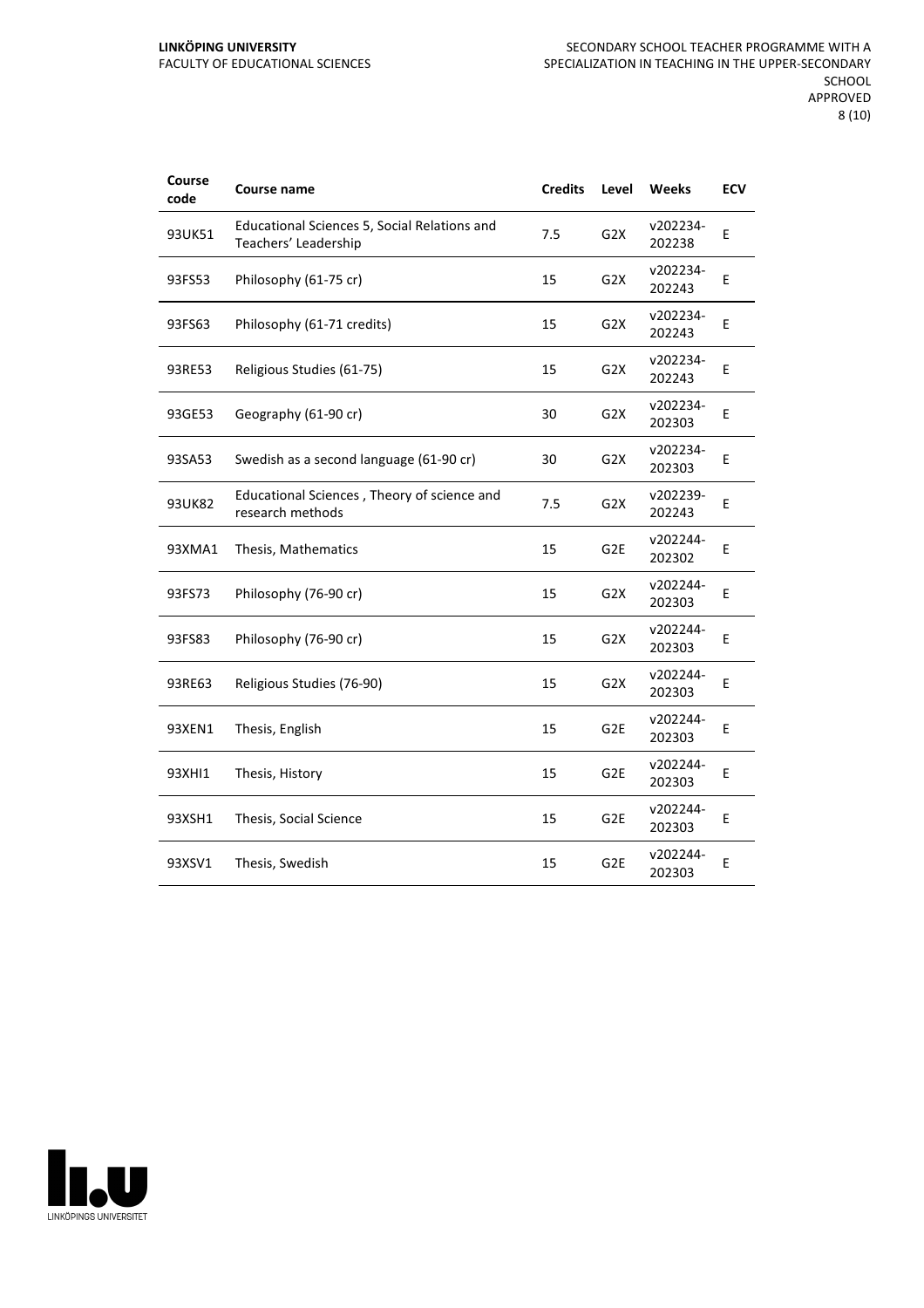## **Semester 8 (Spring 2023)**

| Course<br>code | Course name                                                                         | <b>Credits</b> | Level            | Weeks              | <b>ECV</b> |
|----------------|-------------------------------------------------------------------------------------|----------------|------------------|--------------------|------------|
| 93UK51         | Educational Sciences 5, Social Relations and<br>Teachers' Leadership                | 7.5            | G <sub>2</sub> X | v202304-<br>202308 | E          |
| 93MA52         | <b>Mathematics: Mathematics Education 3</b>                                         | 8              | G2X              | v202304-<br>202309 | E          |
| 93EN51         | English $(61-90 \text{ cr})$                                                        | 30             | G <sub>2</sub> X | v202304-<br>202323 | E          |
| 93HI53         | History (61-90 Cr)                                                                  | 30             | G <sub>2</sub> X | v202304-<br>202323 | E          |
| 93MA53         | <b>Mathematcs: Intriduction to Operations</b><br>Research                           | 4              | G2X              | v202304-<br>202323 | E          |
| 93MA55         | Mathematics: Calculus, theoretical foundation<br>for secondary mathematics teaching | 4              | G2X              | v202304-<br>202323 | E          |
| 93MAV3         | Mathematics: Teaching Practice (69-74 cr)                                           | 6              | G2X              | v202304-<br>202323 | E          |
| 93UK82         | Educational Sciences, Theory of science and<br>research methods                     | 7.5            | G2X              | v202309-<br>202313 | E          |
| 9GMA10         | Mathematics (76-83 cr)                                                              | 8              | G <sub>2</sub> X | v202313-<br>202322 | E          |
| 93XFS1         | Thesis, Philosophy                                                                  | 15             | G <sub>2E</sub>  | v202314-<br>202323 | E          |
| 93XGE1         | Thesis, Geography                                                                   | 15             | G <sub>2E</sub>  | v202314-<br>202323 | E          |
| 93XHI1         | Thesis, History                                                                     | 15             | G <sub>2E</sub>  | v202314-<br>202323 | E          |
| 93XRE1         | Thesis, Religious education                                                         | 15             | G <sub>2E</sub>  | v202314-<br>202323 | E          |
| 93XSA1         | Thesis, Swedish as a second language                                                | 15             | G <sub>2E</sub>  | v202314-<br>202323 | E          |
|                |                                                                                     |                |                  |                    |            |